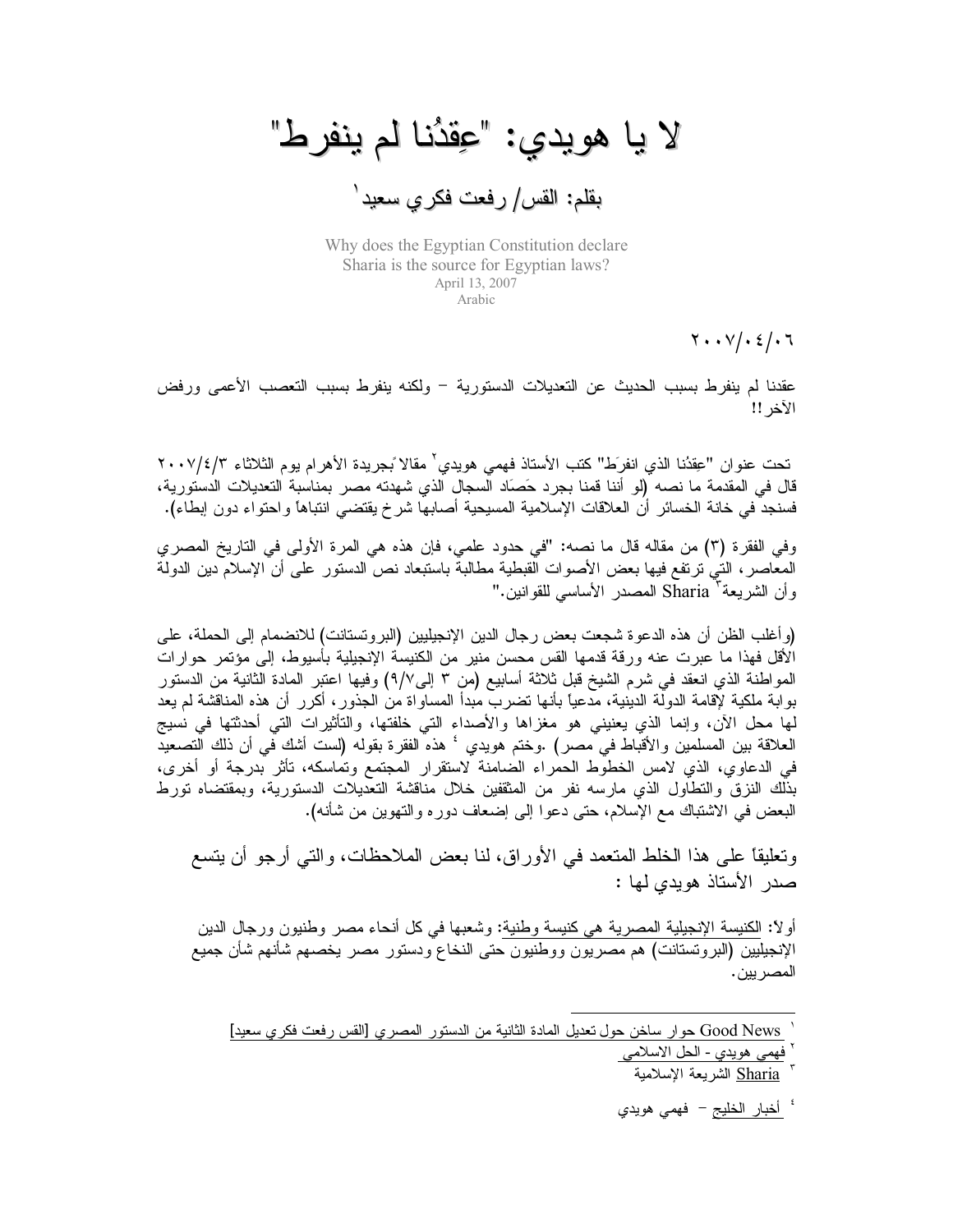ثانياً: أمر الحديث عن الشريعة الإسلامية هو أمر يخص المسلمين وحدهم: عندما تحدث نيافة الأنبا مرقس أسقف شبرا الخيمة، أو جناب القس محسن منير ، الراعي الشريك بالكنيسة الإنجيلية الأولى بأسيوط، أو كاتب هذه السطور أو غيرهم عن تعديل المادة الثانية من الدستور المصري، لم يتطرقوا في أحاديثهم مطلقًا عن الشريعة الإسلامية. حيث أن أمر الحديث عن الشريعة الإسلامية هو أمر يخص المسلمين وحدهم، ومبادئ الشريعة الإسلامية بتعين على المسلمين وحدهم تحديدها، أما من تحدثوا عن تعديل المادة الثانية فهم تحدثوا عن دستور مصر الذي يخص جميع المصريين، وهنا لا بد أن نفرق بين الشريعة الإسلامية والدستور المصري. فالشريعة الإسلامية أمر يخص المسلمين وحدهم، أما الدستور المصري فهو أمر يخص جميع المصريين مسلمين ومسيحيين وبهائبين ولا دينيين وغيرهم.. ومن هنا لا يجوز خلط الأوراق والزعم بأن من طالبوا بنعديل المادة الثانية اشتبكوا مع الإسلام وكانوا ضد الشريعة الإسلامية، هذا فضلاً عن أن مواد الدستور المصري ليست وحياً منزلاً وليست خطوطاً حمراء لا يجوز الحديث عنها.

ثالثًا: ليس المسيحيون وحدهم هم الذين طالبوا بتعديل المادة الثانية: ولكن كبار مفكري مصر ومثقفيها وعلمائها وقانونييها الذين يدينون بالإسلام طالبوا أيضاً بالتعديل. وأعتقد أنه لا يستطيع أحد أن يزايد على إسلام هؤلاء، فهم مسلمون حتى النخاع وهم خاضعون للشريعة الإسلامية، ولكنهم في ذات الوقت أيضاً مع تعديل المادة الثانية من الدستور .

رابعًا: إضافة الشريعة المسيحية ومواثيق حقوق الإنسان: جميع من طالبوا بتعديل المادة الثانية لم يطالبوا بالغاء الشريعة الإسلامية من الدستور، ولكنهم طالبوا بإضافة الشريعة المسيحية ومواثيق حقوق الإنسان، فهل هذه الإضافة تضابق الاستاذ فهمي هويدي، وهل عِقدُ الأمة ينفرط بسبب هذه الإضافة الموضوعية؟ أليس هناك مسيحيون موجودون على أرض مصر ولمهم كتابهم المقدس؟ وألم يقل القرأن الكريم في هذا الصدد (وليحكم أهل الإنجيل بما أنزل الله فيه ومن لم يحكم بما أنزل الله فأولئك هم الفاسقون) سورة المائدة ٤٤٧ وأليس هناك مواثيق دولية لاحترام حقوق الإنسان وهذه المواثيق وقعت عليها مصر؟ فلماذا إذا الخوف من تعديل المادة الثانية والزعم بأن الحديث عن تعديلها يجعل عقدنا ينفرط ووحدتنا تتفكك؟!!!

خامسًا: دسانير بلدان إسلامية كثيرة لا نتص على أن الإسلام دين الدولة ومبادئ الشريعة الإسلامية هي المصدر الرئيسي للتشريع: هناك بلدان إسلامية كثيرة مثل نركيا وماليزيا وغيرهما ودساتيرها لا نتص على أن الإسلام دين الدولة ومبادئ الشريعة الإسلامية هي المصدر الرئيسي للتشريع، ومع ذلك فعدم وجود هذه المادة لا ينتقص ولا يقلل من هوية الدولة فليست المادة الثانية من الدستور هي التي تحدد هوية الدولة. ثم أن هذه المادة لم تكن موجودة قبل دستور ١٩٢٣ فهل كانت هوية مصر قبل هذا التاريخ غير ٳسلامية؟!!

سادسًا: بقي أن نقول للأستاذ هويدي أن عقدنا لم ينفرط بسبب الحديث عن التعديلات الدستورية ولكنه:

(١) ينفرط بسبب النعصب الأعمى ورفض الأخر الديني المغاير والنحريض على قتله، ألم يقرأ الأستاذ هويدي كتاب فنتة التكفير بين الشيعة والوهابية والصوفية الذي أصدرته وزارة الأوقاف في ديسمبر الماضي للدكتور محمد عمارة وفيه استحلال لدماء المسيحيين وغيرهم من غير المسلمين واعتبارهم كفارًا. مثل هذا الكتاب يا أستاذ هويدي هو الذي يجعل عقدنا ينفرط ووحدتنا الوطنية تتفكك.

(٢) كذلك: عقدنا ينفرط يا أستاذ هويدي عندما يمنع بنك فيصل الإسلامي شراء أسهمه والمضاربة على أمواله من خلال مستثمرين مسيحيين الأمر الذي يُعَدّ تصنيفاً طائفياً للمصريين.. ويقوض جهود تحقيق الوحدة الوطنية ويخالف الدستور، فيما يتعلَّق بقواعد المساواة وتكافؤ الفرص بين جميع المصريين.

(٣) إن عقدنا ينفرط يا أستاذ هويدي بسبب ما يكتبه الدكتور زغلول النجار من مقالات يسيء فيها إلى المسيحية وإلى كتابها المقدس متهما إياه بالتحريف والتبديل.